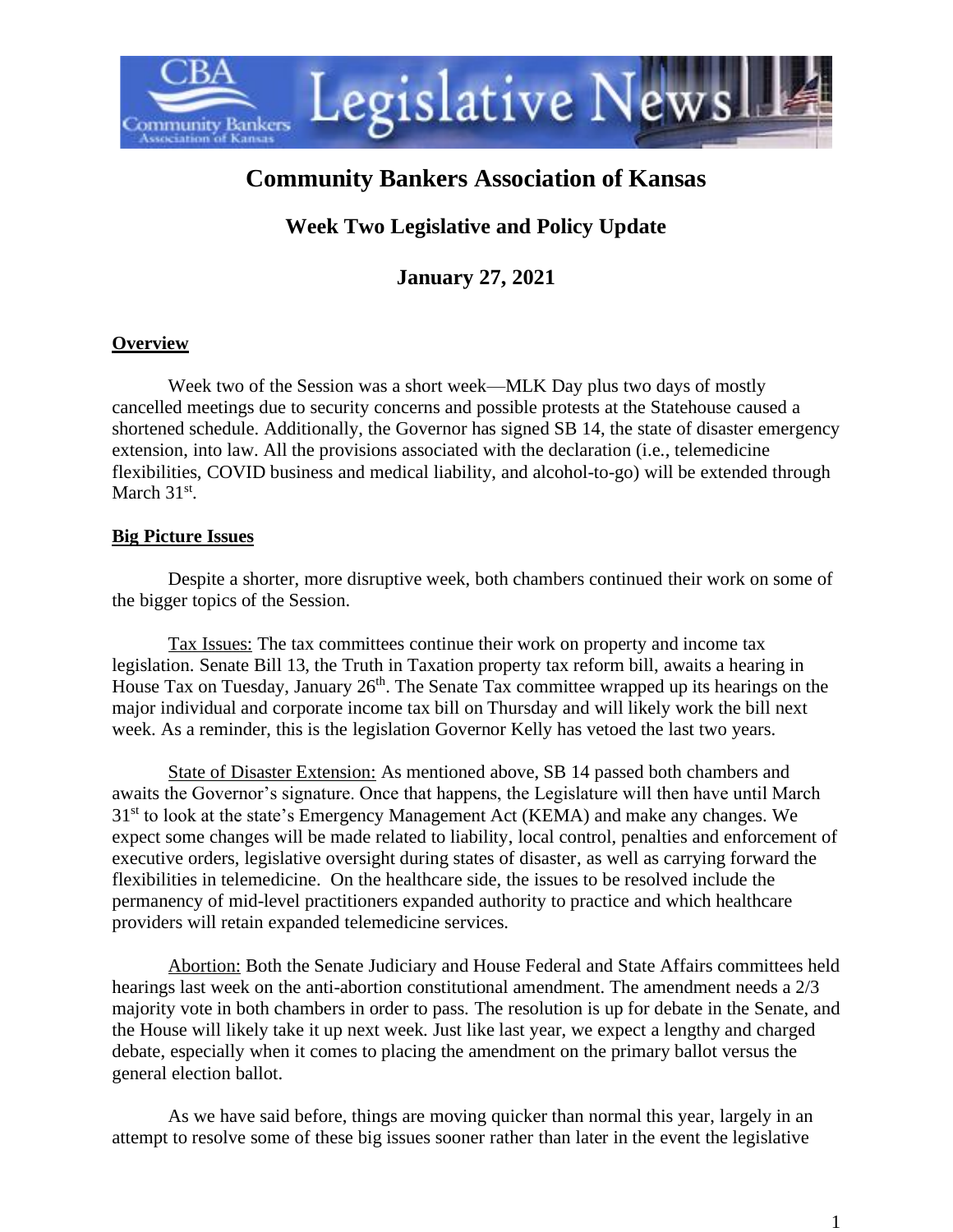process is delayed or comes to a halt due to COVID. Committees next week are forging ahead as usual with hearings and action on bills previously heard. Here is what to expect.

### **Financial Institutions Issues**

Economic Recovery & Privilege Tax Legislation

- The Senate Financial Institutions committee held a hearing on SB 15 on Thursday, January 21<sup>st</sup>. CBA is supporting SB15.
- Proponents included the KBA, Kathy Schwerdtfager with Bank of Tescott in Salina, the Kansas Restaurant and Hospitality Association, and Shane Hanes with Tri-State Bank in Elkhart. Kansas Livestock Association, Renew Kansas Biofuels, the Kansas Chamber, NFIB, and the Kansas Association of Realtors provided written testimony in support.
- The Kansas Co-Op Council provided testimony in opposition.
- The new State Treasurer, former Lt. Governor Lynn Rogers; Heartland Credit Union Association; and High Plains Farm Credit provided neutral testimony.
- The State Treasurers has a few concerns regarding the linked deposit program, namely that it should be narrowed to Kansas residents and businesses, as well as to farm credit associations located in-state. Additionally, Rogers is in favor of instituting a sunset on the program.
- Proponents of the bill argued SB 15 helps address the economic impact of COVID and will contribute to the revitalization of rural communities while benefiting ag borrowers and maintaining local access to credit.
- Credit unions and co-ops, while neutral on the bill, have concerns over the tax exemption and argue that for-profit banks would be taxed in a similar fashion as not-for-profit institutions and thus could create a double standard in the financial sector.
- There may be a few technical amendments to the bill, including ensuring that funds invested in the economic recovery linked deposit program are deposited in financial institutions and businesses located in Kansas, as well as a farm credit-related amendment. Farm Credit is suggestion an amendment that would incorporate 5–40-year maturities, first lien mortgages, and loans originating with 85% of appraised value, so that the bill does not surpass Farm Credit's federal tax exemption.
- YouTube Link to the hearing:<https://www.youtube.com/watch?v=sUVYlaohBUo>
- The bill is set to be worked Thursday, January  $28<sup>th</sup>$ .
- The equivalent bill on the House side, HB 2069, was heard in House Financial Institutions and Rural Development on Monday, January  $25<sup>th</sup>$ . HB 2069 is set to be worked the week of February 1<sup>st</sup>. CBA is supporting HB2069.

OSBC Legislation

- OSBC introduced their legislation in House Financial Institutions and Rural Development last week. Their proposal would move mortgage provisions in the UCCC under the KMBA. No bill number yet, but we will pass that along once it becomes available.
- KBA and CBA have concerns and will be opposing the legislation.

## **Upcoming Activities**

The legislative schedule of hearings is updated regularly throughout the week can be found in the House and Senate calendars on the Legislature website at: [http://www.kslegislature.org/li/b2021\\_22/chamber/calendars/](http://www.kslegislature.org/li/b2021_22/chamber/calendars/)